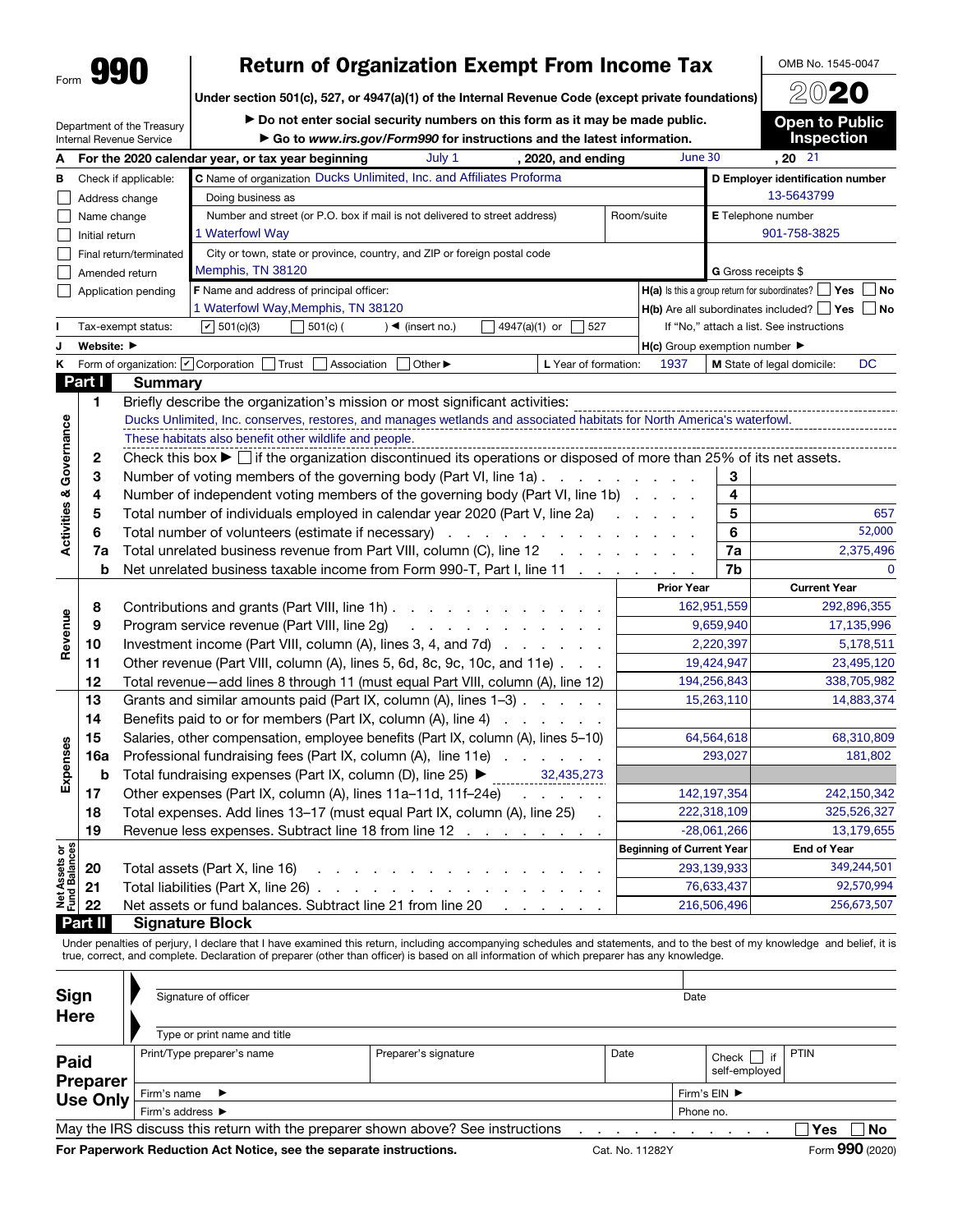Part VIII Statement of Revenue

| Check if Schedule O contains a response or note to any line in this Part VIII |                 |                                                                                                                                   |    |                                       |                             |                      |                      |                                              |                                      |                                                               |
|-------------------------------------------------------------------------------|-----------------|-----------------------------------------------------------------------------------------------------------------------------------|----|---------------------------------------|-----------------------------|----------------------|----------------------|----------------------------------------------|--------------------------------------|---------------------------------------------------------------|
|                                                                               |                 |                                                                                                                                   |    |                                       |                             |                      | (A)<br>Total revenue | (B)<br>Related or exempt<br>function revenue | (C)<br>Unrelated<br>business revenue | (D)<br>Revenue excluded<br>from tax under<br>sections 512-514 |
|                                                                               | 1a              | Federated campaigns                                                                                                               |    |                                       | 1a                          | 51,564               |                      |                                              |                                      |                                                               |
|                                                                               | b               | Membership dues                                                                                                                   |    |                                       | 1 <sub>b</sub>              | 21,451,325           |                      |                                              |                                      |                                                               |
|                                                                               | с               | Fundraising events                                                                                                                |    |                                       | 1 <sub>c</sub>              | 18,971,424           |                      |                                              |                                      |                                                               |
|                                                                               | d               | Related organizations                                                                                                             |    |                                       | 1 <sub>d</sub>              | 662,117              |                      |                                              |                                      |                                                               |
|                                                                               | е               | Government grants (contributions)                                                                                                 |    |                                       | 1e                          | 102,672,427          |                      |                                              |                                      |                                                               |
| Contributions, Gifts, Grants<br>and Other Similar Amounts                     | f               | All other contributions, gifts, grants,                                                                                           |    |                                       |                             |                      |                      |                                              |                                      |                                                               |
|                                                                               |                 | and similar amounts not included above<br>1f                                                                                      |    |                                       |                             | 149,087,498          |                      |                                              |                                      |                                                               |
|                                                                               | g               | Noncash contributions included in                                                                                                 |    |                                       |                             |                      |                      |                                              |                                      |                                                               |
|                                                                               |                 | lines $1a-1f$ .                                                                                                                   |    |                                       | 1g $\vert \mathsf{S} \vert$ | 25,049,138           |                      |                                              |                                      |                                                               |
|                                                                               | h               | Total. Add lines 1a-1f                                                                                                            |    |                                       |                             |                      | 292,896,355          |                                              |                                      |                                                               |
|                                                                               |                 |                                                                                                                                   |    |                                       |                             | <b>Business Code</b> |                      |                                              |                                      |                                                               |
|                                                                               | 2a              | <b>Government Contracts</b>                                                                                                       |    |                                       |                             | 541900               | 17,135,996           | 17,135,996                                   |                                      |                                                               |
|                                                                               | b               |                                                                                                                                   |    |                                       |                             |                      |                      |                                              |                                      |                                                               |
|                                                                               | с               |                                                                                                                                   |    |                                       |                             |                      |                      |                                              |                                      |                                                               |
| Revenue                                                                       | d               |                                                                                                                                   |    |                                       |                             |                      |                      |                                              |                                      |                                                               |
| Program Service                                                               | е               |                                                                                                                                   |    |                                       |                             |                      |                      |                                              |                                      |                                                               |
|                                                                               | f               | All other program service revenue                                                                                                 |    |                                       |                             |                      | 17,135,996           |                                              |                                      |                                                               |
|                                                                               | g               | Total. Add lines 2a-2f<br>Investment income (including dividends, interest, and                                                   |    |                                       |                             |                      |                      |                                              |                                      |                                                               |
|                                                                               | 3               | other similar amounts)                                                                                                            |    |                                       |                             |                      | 1,945,066            |                                              | 104,548                              | 1,840,518                                                     |
|                                                                               | 4               | Income from investment of tax-exempt bond proceeds >                                                                              |    |                                       |                             |                      |                      |                                              |                                      |                                                               |
|                                                                               | 5               | Royalties                                                                                                                         |    | a construction of the construction of |                             |                      | 2,511,698            |                                              |                                      | 2,511,698                                                     |
|                                                                               |                 |                                                                                                                                   |    | (i) Real                              |                             | (ii) Personal        |                      |                                              |                                      |                                                               |
|                                                                               | 6a              | Gross rents                                                                                                                       | 6a |                                       |                             |                      |                      |                                              |                                      |                                                               |
|                                                                               | b               | Less: rental expenses                                                                                                             | 6b |                                       |                             |                      |                      |                                              |                                      |                                                               |
|                                                                               | C               | Rental income or (loss)<br>6с<br>Net rental income or (loss)<br>$\mathcal{A}(\mathcal{A})$ , and $\mathcal{A}(\mathcal{A})$ , and |    |                                       |                             |                      |                      |                                              |                                      |                                                               |
|                                                                               | d               |                                                                                                                                   |    |                                       |                             |                      |                      |                                              |                                      |                                                               |
|                                                                               | 7a              | Gross amount from                                                                                                                 |    | (i) Securities                        |                             | (ii) Other           |                      |                                              |                                      |                                                               |
|                                                                               |                 | of<br>assets<br>sales                                                                                                             |    | 33,686,777                            |                             | 7,163,130            |                      |                                              |                                      |                                                               |
|                                                                               |                 | other than inventory                                                                                                              | 7a |                                       |                             |                      |                      |                                              |                                      |                                                               |
|                                                                               |                 | Less: cost or other basis                                                                                                         |    |                                       |                             |                      |                      |                                              |                                      |                                                               |
| Revenue                                                                       |                 | and sales expenses                                                                                                                | 7b | 29,420,200                            |                             | 8,196,262            |                      |                                              |                                      |                                                               |
|                                                                               | с               | Gain or (loss).                                                                                                                   | 7c |                                       | 4,266,577                   | $-1,033,132$         |                      |                                              |                                      |                                                               |
|                                                                               | d               | Net gain or (loss)<br>the contract of the contract of the con-                                                                    |    |                                       |                             |                      | 3,233,445            | $-1,088,493$                                 |                                      | 4,321,938                                                     |
| <b>Other</b>                                                                  | 8a              | Gross income from fundraising                                                                                                     |    |                                       |                             |                      |                      |                                              |                                      |                                                               |
|                                                                               |                 | events (not including \$ 18,971,424<br>of contributions reported on line                                                          |    |                                       |                             |                      |                      |                                              |                                      |                                                               |
|                                                                               |                 | 1c). See Part IV, line 18                                                                                                         |    |                                       | 8а                          | 30,222,245           |                      |                                              |                                      |                                                               |
|                                                                               | b               | Less: direct expenses                                                                                                             |    |                                       | 8b                          | 28,140,778           |                      |                                              |                                      |                                                               |
|                                                                               | c               | Net income or (loss) from fundraising events                                                                                      |    |                                       |                             | ▶                    | 2,081,467            |                                              |                                      | 2,081,467                                                     |
|                                                                               | 9а              | Gross income from gaming                                                                                                          |    |                                       |                             |                      |                      |                                              |                                      |                                                               |
|                                                                               |                 | activities. See Part IV, line 19                                                                                                  |    | $\sim$                                | 9а                          | 37,286,548           |                      |                                              |                                      |                                                               |
|                                                                               | b               | 9b<br>Less: direct expenses                                                                                                       |    |                                       |                             | 20,655,541           |                      |                                              |                                      |                                                               |
|                                                                               | c               | Net income or (loss) from gaming activities                                                                                       |    |                                       |                             | ▶                    | 16,631,007           |                                              |                                      | 16,631,007                                                    |
|                                                                               |                 | 10a Gross sales of inventory, less                                                                                                |    |                                       |                             |                      |                      |                                              |                                      |                                                               |
|                                                                               |                 | returns and allowances<br>10a                                                                                                     |    |                                       |                             |                      |                      |                                              |                                      |                                                               |
|                                                                               | b               | Less: cost of goods sold                                                                                                          |    |                                       | 10 <sub>b</sub>             |                      |                      |                                              |                                      |                                                               |
|                                                                               | c               | Net income or (loss) from sales of inventory                                                                                      |    |                                       |                             |                      |                      |                                              |                                      |                                                               |
|                                                                               |                 |                                                                                                                                   |    |                                       |                             | <b>Business Code</b> |                      |                                              |                                      |                                                               |
| Miscellaneous                                                                 | 11a             | <b>Advertising Revenue</b>                                                                                                        |    |                                       |                             | 511120               | 2,270,948            |                                              | 2,270,948                            |                                                               |
| Revenue                                                                       | b               |                                                                                                                                   |    |                                       |                             |                      |                      |                                              |                                      |                                                               |
|                                                                               | с               | All other revenue<br>and the control of the con-                                                                                  |    |                                       |                             |                      |                      |                                              |                                      |                                                               |
|                                                                               | d<br>е          | Total. Add lines 11a-11d                                                                                                          |    |                                       |                             |                      | 2,270,948            |                                              |                                      |                                                               |
|                                                                               | 12 <sub>2</sub> | Total revenue. See instructions                                                                                                   |    |                                       |                             |                      | 338,705,982          | 16,047,503                                   | 2,375,496                            | 27,386,628                                                    |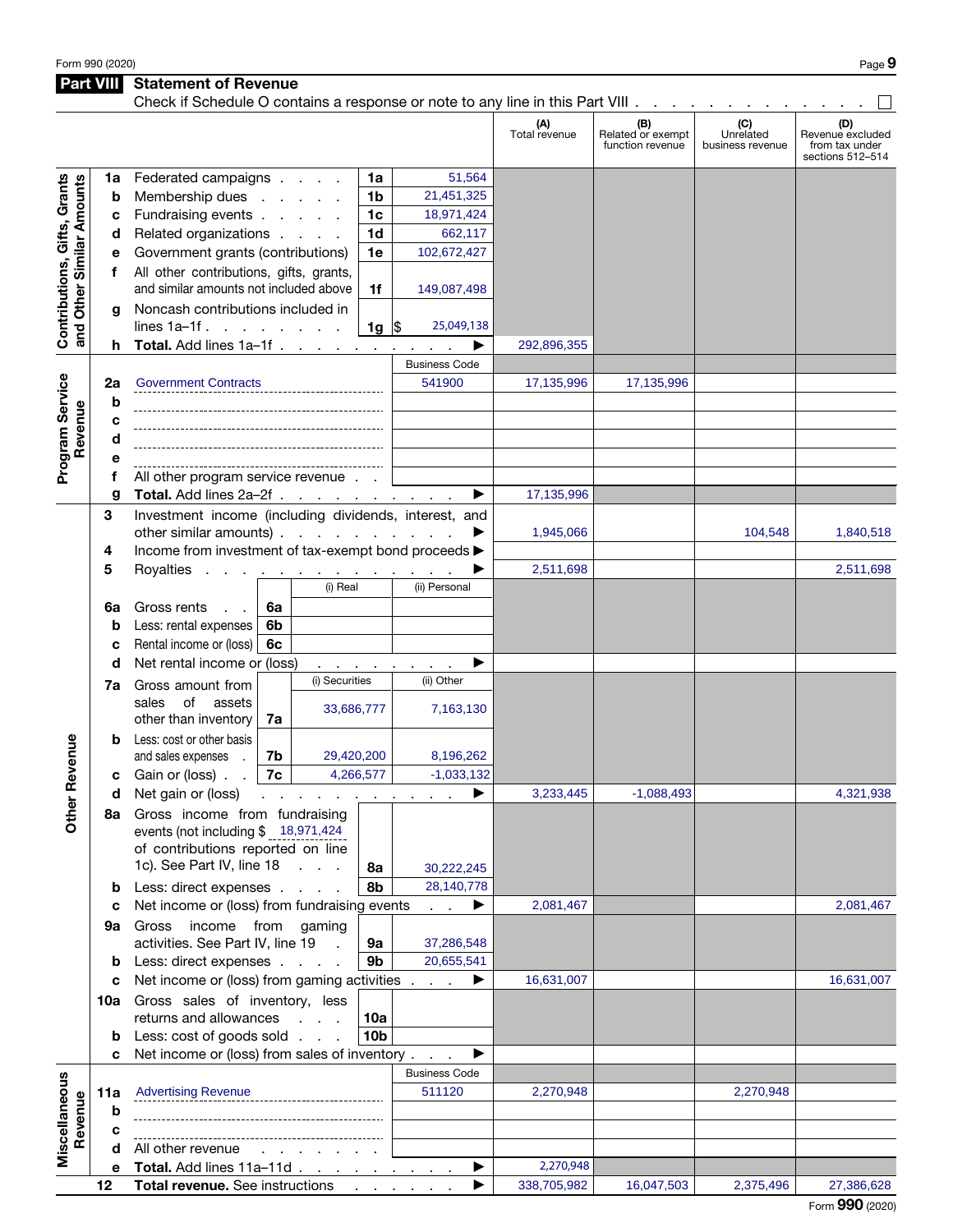|              | Section 501(c)(3) and 501(c)(4) organizations must complete all columns. All other organizations must complete column (A). |                       |                                    |                                           |                                |
|--------------|----------------------------------------------------------------------------------------------------------------------------|-----------------------|------------------------------------|-------------------------------------------|--------------------------------|
|              | Check if Schedule O contains a response or note to any line in this Part IX                                                |                       |                                    |                                           |                                |
|              | Do not include amounts reported on lines 6b, 7b,<br>8b, 9b, and 10b of Part VIII.                                          | (A)<br>Total expenses | (B)<br>Program service<br>expenses | (C)<br>Management and<br>general expenses | (D)<br>Fundraising<br>expenses |
| 1            | Grants and other assistance to domestic organizations<br>and domestic governments. See Part IV, line 21                    |                       |                                    |                                           |                                |
|              |                                                                                                                            | 602,591               | 602,591                            |                                           |                                |
| $\mathbf{2}$ | Grants and other assistance to domestic<br>individuals. See Part IV, line 22                                               |                       |                                    |                                           |                                |
| 3            | Grants and other assistance to foreign                                                                                     |                       |                                    |                                           |                                |
|              | organizations, foreign governments,<br>and<br>foreign individuals. See Part IV, lines 15 and 16                            | 14,280,783            | 14,280,783                         |                                           |                                |
| 4            | Benefits paid to or for members<br><b>Carl Control</b>                                                                     |                       |                                    |                                           |                                |
| 5            | Compensation of current officers, directors,                                                                               |                       |                                    |                                           |                                |
|              | trustees, and key employees<br>and a state of the                                                                          | 3,852,059             | 584,898                            | 2,204,196                                 | 1,062,965                      |
| 6            | Compensation not included above to disqualified                                                                            |                       |                                    |                                           |                                |
|              | persons (as defined under section 4958(f)(1)) and                                                                          |                       |                                    |                                           |                                |
|              | persons described in section 4958(c)(3)(B)                                                                                 |                       |                                    |                                           |                                |
| 7            | Other salaries and wages<br>and the company of the company of                                                              | 48,355,949            | 33,953,590                         | 2,166,078                                 | 12,236,281                     |
| 8            | Pension plan accruals and contributions (include                                                                           |                       |                                    |                                           |                                |
|              | section 401(k) and 403(b) employer contributions)                                                                          | 4,306,085             | 3,045,186                          | 170,557                                   | 1,090,342                      |
| 9            | Other employee benefits                                                                                                    | 8,270,456             | 6,015,113                          | 308,277                                   | 1,947,066                      |
| 10           | Payroll taxes                                                                                                              | 3,526,260             | 2,456,345                          | 149,698                                   | 920,217                        |
| 11           | Fees for services (nonemployees):                                                                                          |                       |                                    |                                           |                                |
| a            | Management                                                                                                                 |                       |                                    |                                           |                                |
| b            | Legal                                                                                                                      | 97,189<br>261,707     | 28,064                             | 34,820<br>261,707                         | 34,305                         |
| с<br>d       | Accounting<br>Lobbying                                                                                                     | 85,761                | 85,761                             |                                           |                                |
| е            | Professional fundraising services. See Part IV, line 17                                                                    | 181,802               |                                    |                                           | 181,802                        |
| f            | Investment management fees                                                                                                 |                       |                                    |                                           |                                |
| g            | Other. (If line 11g amount exceeds 10% of line 25, column                                                                  |                       |                                    |                                           |                                |
|              | (A) amount, list line 11g expenses on Schedule O.) .                                                                       | 4,795,542             | 2,560,219                          | 603,931                                   | 1,631,392                      |
| 12           | Advertising and promotion                                                                                                  | 1,831,958             | 352,567                            | 23,009                                    | 1,456,382                      |
| 13           | $\mathcal{A}$ . The second contribution of $\mathcal{A}$<br>Office expenses                                                | 1,503,264             | 1,033,931                          | 112,185                                   | 357,148                        |
| 14           | Information technology                                                                                                     | 4,177,604             | 2,384,085                          | 174,702                                   | 1,618,817                      |
| 15           | Royalties                                                                                                                  |                       |                                    |                                           |                                |
| 16           | Occupancy                                                                                                                  | 2,690,883             | 1,986,807                          | 185,000                                   | 519,076                        |
| 17<br>18     | Travel<br>Payments of travel or entertainment expenses                                                                     | 1,570,459             | 431,394                            | 103,136                                   | 1,035,929                      |
|              | for any federal, state, or local public officials                                                                          |                       |                                    |                                           |                                |
| 19           | Conferences, conventions, and meetings .                                                                                   | 59,510                |                                    | 59,510                                    |                                |
| 20           | Interest<br>the contract of the contract of the contract of                                                                | 168,975               | 168,975                            |                                           |                                |
| 21           | Payments to affiliates                                                                                                     |                       |                                    |                                           |                                |
| 22           | Depreciation, depletion, and amortization.                                                                                 | 3,617,731             | 2,891,517                          | 608,842                                   | 117,372                        |
| 23           | Insurface                                                                                                                  | 947,788               | 543,507                            | 151,828                                   | 252,453                        |
| 24           | Other expenses. Itemize expenses not covered                                                                               |                       |                                    |                                           |                                |
|              | above (List miscellaneous expenses on line 24e. If                                                                         |                       |                                    |                                           |                                |
|              | line 24e amount exceeds 10% of line 25, column<br>(A) amount, list line 24e expenses on Schedule O.)                       |                       |                                    |                                           |                                |
| а            | <b>Habitat Development</b>                                                                                                 | 102,555,458           | 102,555,458                        |                                           |                                |
| b            | Postage and Shipping                                                                                                       | 4,354,266             | 2,236,581                          | 13,843                                    | 2,103,842                      |
| с            | <b>Printing and Publishing</b>                                                                                             | 3,729,872             | 2,452,583                          | 40,518                                    | 1,236,771                      |
| d            | <b>Conservation Easements</b>                                                                                              | 104,342,054           | 104,342,054                        |                                           |                                |
| е            | All other expenses Premiums, taxes, and Other                                                                              | 5,360,321             | 711,600                            | 15,608                                    | 4,633,113                      |
| 25           | Total functional expenses. Add lines 1 through 24e                                                                         | 325,526,327           | 285,703,609                        | 7,387,445                                 | 32,435,273                     |
| 26           | Joint costs. Complete this line only if the                                                                                |                       |                                    |                                           |                                |
|              | organization reported in column (B) joint costs<br>from a combined educational campaign and                                |                       |                                    |                                           |                                |
|              | fundraising solicitation. Check here $\blacktriangleright \blacktriangleright \blacktriangleright$ if                      |                       |                                    |                                           |                                |
|              | following SOP 98-2 (ASC 958-720)                                                                                           | 20,577,975            | 9,260,089                          | $\mathbf 0$                               | 11,317,886                     |

Form 990 (2020)